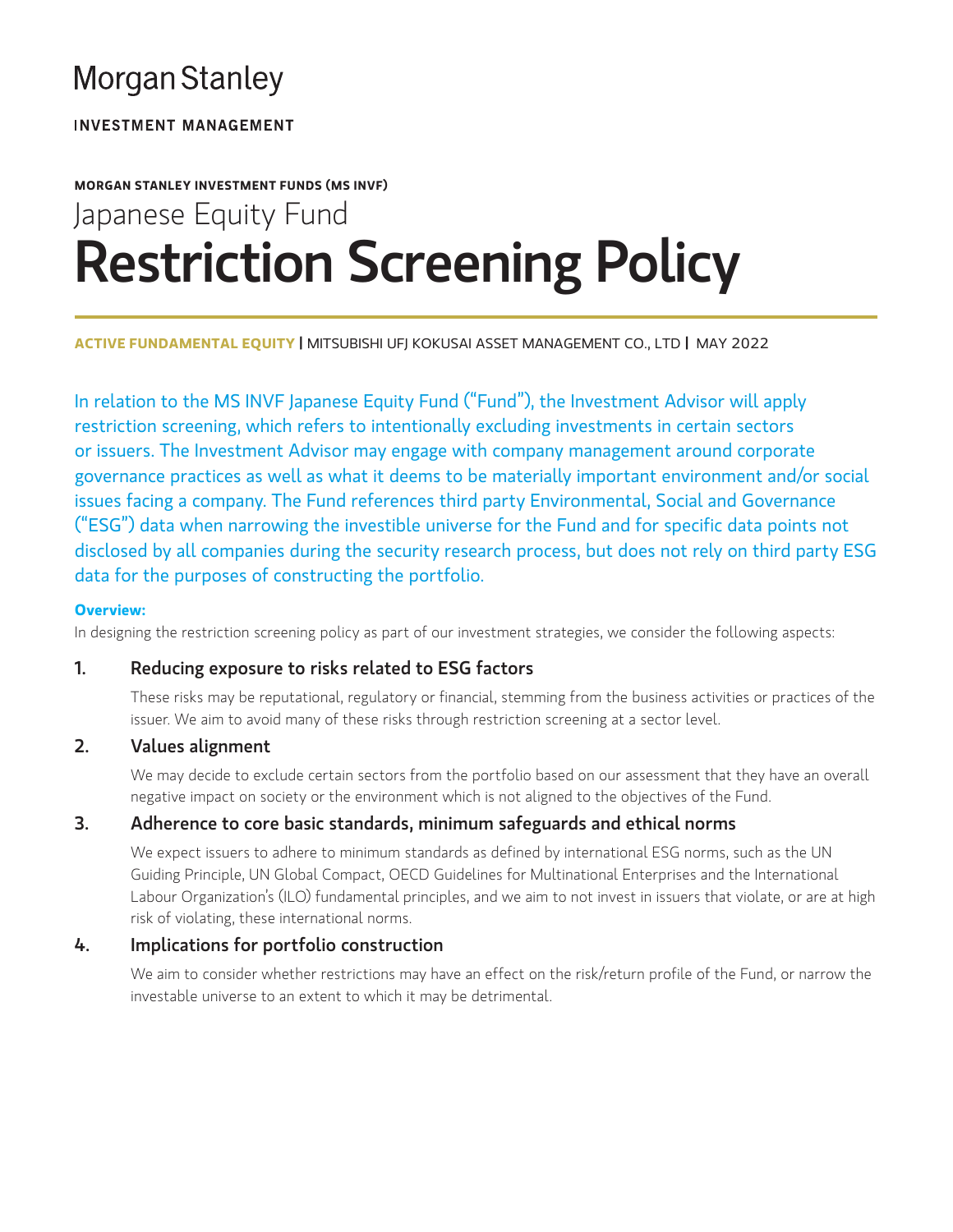## **Investments shall not knowingly include any company whose core business activity involves the manufacturing or production of:**

#### **I. Tobacco**

We believe tobacco has significant negative social and economic impacts and is considered the single greatest preventable cause of death. We estimate that, as a result, tobacco companies are increasingly exposed to significant ongoing financial, reputational and regulatory risk.

We exclude companies that directly manufacture tobacco products, or generate 5% or more of their revenues from the supply of key products necessary for the production of tobacco products, such as filters.

### **II. Adult Entertainment**

We exclude companies that generate 5% or more of their revenue from producing adult entertainment.

#### **III. Civilian Firearms**

We take the view that although firearms can in some cases support rightful and peacekeeping activities, their use by civilians, particularly in the case of automatic and semi-automatic firearms, poses a threat to society as there is a high risk that they might end up being used illegally or indiscriminately against other people, causing mass wounding or death. We exclude companies that manufacture automatic firearms or semi-automatic firearms for the civilian market.

We exclude companies that generate 5% or more of their revenues from producing civilian firearms.

#### **IV. Controversial Weapons**

In our view, controversial weapons are in discriminate and excessively injurious, often resulting in civilian casualties and causing a disproportionate level of pain and suffering. We exclude companies that manufacture whole weapons systems, intended use components, or are a majority owner, or majority owned by, a controversial weapons company, including cluster munitions. Our approach to controversial weapons is consistent with the following treaties:

- The Ottawa Convention, 1999: banning the use, stockpiling, production and transfer of antipersonnel landmines.
- The Oslo Convention 2010: banning the use, stockpiling, production and transfer of cluster munitions.
- Weapons banned under the Biological Weapons Convention, 1975 and the Chemical Weapons Convention, 1997.

#### **V. Thermal Coal**

We recognize that climate change poses significant risks to the global economy and therefore look to exclude the most exposed carbon-intensive sectors from the Fund to mitigate our climate related financial risks and where we estimate that we are unable to drive positive impact through engagement towards the low carbon transition.

We recognize that thermal coal is the most carbon-intensive fuel source compared to other fossil fuels and it is exposed to significant stranded asset risk from climate policy. We will not invest in securities of issuers that generate 5% or more of their revenue from thermal coal mining, and / or 5% or more of their revenue from thermal coal power generation.

#### **VI. Gambling**

Gambling activities embed a high risk of generating direct negative social impacts, in particular addiction and overindebtedness, as well as indirect impacts especially for more vulnerable groups, including reduced familial stability and household income and increased propensity to crime.

We will not invest in securities of issuers that derive 5% or more of their revenue from gambling activities.

#### **VII. ESG Controversies and International ESG Norms**

We expect the issuers we invest in to comply with minimum standards and safeguards around human rights, labour rights, the environment, business ethics and corruption as defined by international norms, such as the UN Guiding Principles, UN